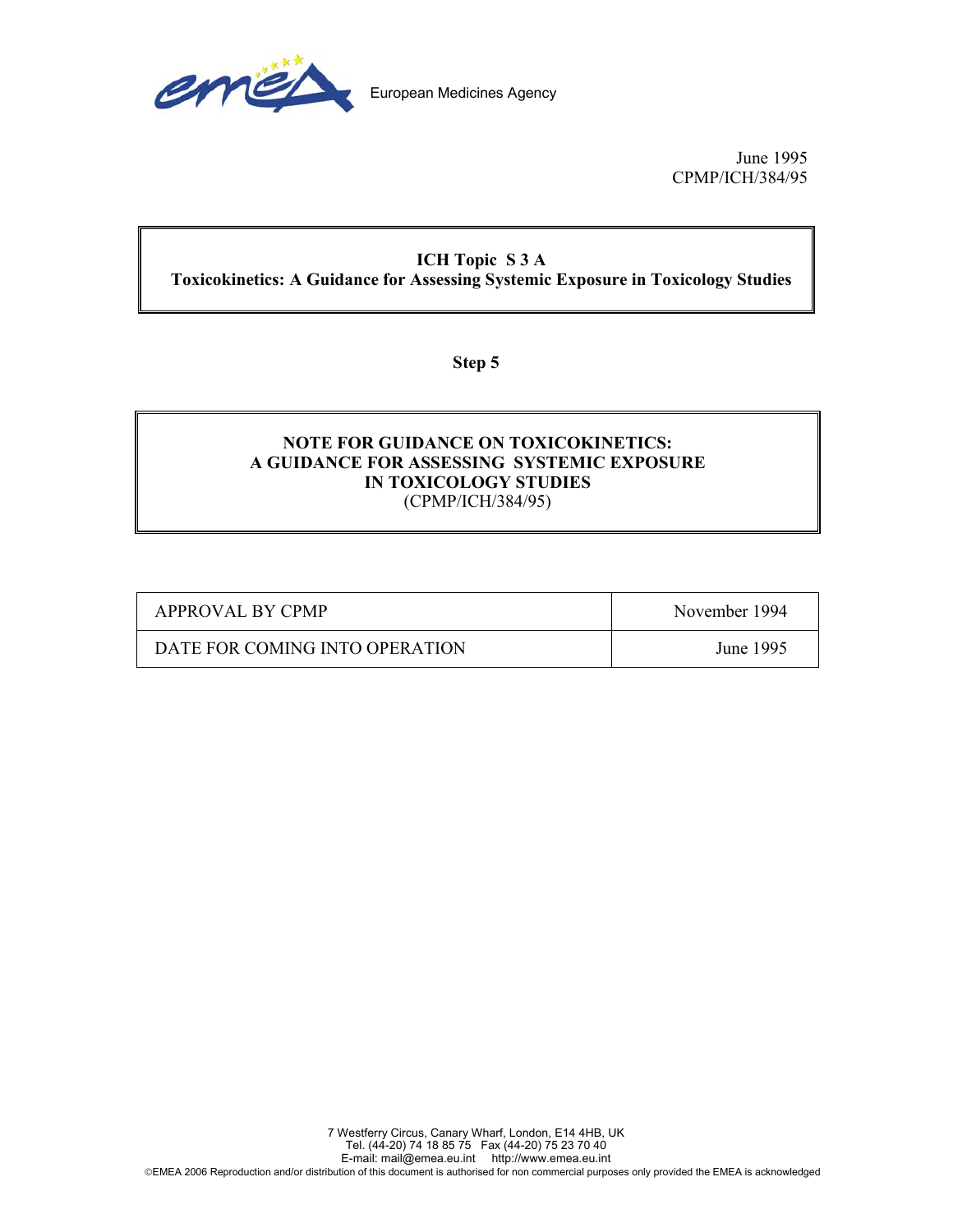### **NOTE FOR GUIDANCE ON TOXICOKINETICS: A GUIDANCE FOR ASSESSING SYSTEMIC EXPOSURE IN TOXICOLOGY STUDIES**

ICH Harmonised Tripartite Guideline

#### **1. INTRODUCTION**

### **2. THE OBJECTIVES OF TOXICOKINETICS AND THE PARAMETERS WHICH MAY BE DETERMINED**

#### **3. GENERAL PRINCIPLES TO BE CONSIDERED**

- 3.1 Introduction
- 3.2 Quantification of exposure
- 3.3 Justification of time points for sampling
- 3.4 Contribution to the setting of dose levels in order to produce adequate exposure
- 3.5 Extent of exposure assessment in toxicity studies
- 3.6 Complicating factors in exposure interpretation
- 3.7 Route of administration
- 3.8 Determination of metabolites
- 3.9 Statistical evaluation of data
- 3.10 Analytical methods
- 3.11 Reporting

### **4. TOXICOKINETICS IN THE VARIOUS AREAS OF TOXICITY TESTING - SPECIFIC ASPECTS**

- 4.1 Introduction
- 4.2 Single-dose toxicity studies
- 4.3 Repeated-dose toxicity studies
- 4.4 Genotoxicity studies
- 4.5 Carcinogenicity (oncogenicity) studies
- 4.6 Reproductive toxicity studies

### **5. SUPPLEMENTARY NOTES**

#### **6. REFERENCES (OTHER ICH GUIDANCE)**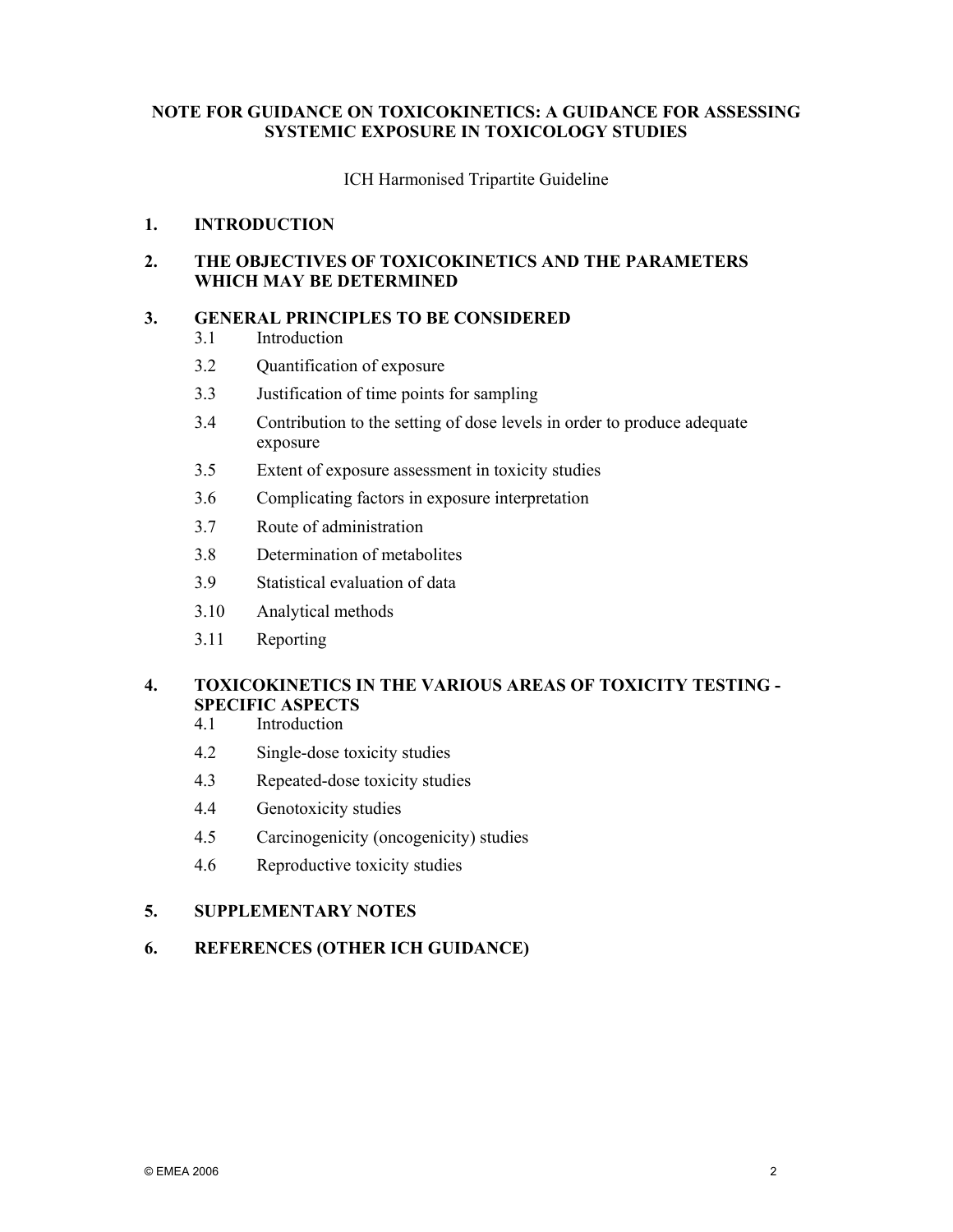#### **1. INTRODUCTION**

This Note for Guidance concerns toxicokinetics only with respect to the development of pharmaceutical products intended for use in human subjects.

In this context, toxicokinetics is defined as the generation of pharmacokinetic data, either as an integral component in the conduct of non-clinical toxicity studies or in specially designed supportive studies, in order to assess systemic exposure. These data may be used in the interpretation of toxicology findings and their relevance to clinical safety issues (see Note 1 for definitions of other terms used in this document).

The Note for Guidance has been developed in order to provide an understanding of the meaning and application of toxicokinetics and to provide guidance on developing test strategies in toxicokinetics. The guidance highlights the need to integrate pharmacokinetics into toxicity testing, which should aid in the interpretation of the toxicology findings and promote rational study design development.

Toxicokinetic measurements are normally integrated within the toxicity studies and as such are described in this document as 'concomitant toxicokinetics' (Note 1). Alternatively, data may be generated in other supportive studies conducted by mimicking the conditions of the toxicity studies.

Toxicokinetic procedures may provide a means of obtaining multiple dose pharmacokinetic data in the test species, if appropriate parameters are monitored, thus avoiding duplication of such studies; optimum design in gathering the data will reduce the number of animals required.

Various components of the total non-clinical pharmacokinetics and metabolism programme may be of value in contributing to the interpretation of toxicology findings. However, the toxicokinetic data focus on the kinetics of a new therapeutic agent under the conditions of the toxicity studies themselves.

Toxicokinetics is thus an integral part of the non-clinical testing programme; it should enhance the value of the toxicological data generated, both in terms of understanding the toxicity tests and in comparison with clinical data as part of the assessment of risk and safety in humans. Due to its integration into toxicity testing and its bridging character between nonclinical and clinical studies, the focus is primarily on the interpretation of toxicity tests and not on characterising the basic pharmacokinetic parameters of the substance studied.

As the development of a pharmaceutical product is a dynamic process which involves continuous feed-back between non-clinical and clinical studies, no rigid detailed procedures for the application of toxicokinetics are recommended. It may not be necessary for toxicokinetic data to be collected in all studies and scientific judgement should dictate when such data may be useful. The need for toxicokinetic data and the extent of exposure assessment in individual toxicity studies should be based on a flexible step-by-step approach and a case-by-case decision making process to provide sufficient information for a risk and safety assessment.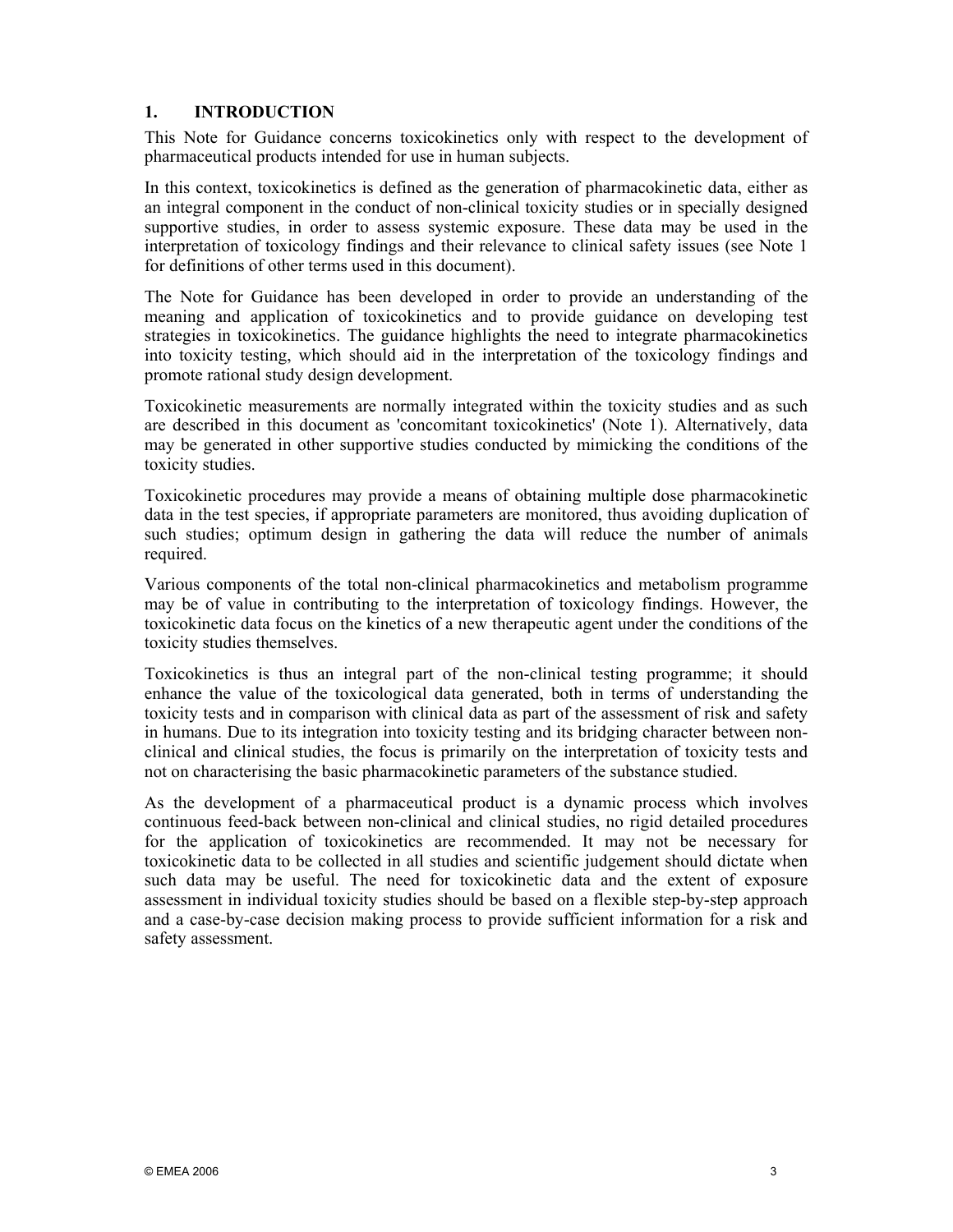## **2. THE OBJECTIVES OF TOXICOKINETICS AND THE PARAMETERS WHICH MAY BE DETERMINED**

The primary objective of toxicokinetics is:

• to describe the systemic exposure achieved in animals and its relationship to dose level and the time course of the toxicity study.

Secondary objectives are:

- to relate the exposure achieved in toxicity studies to toxicological findings and contribute to the assessment of the relevance of these findings to clinical safety.
- to support (Note 1) the choice of species and treatment regimen in non-clinical toxicity studies.
- to provide information which, in conjunction with the toxicity findings, contributes to the design of subsequent non-clinical toxicity studies.

These objectives may be achieved by the derivation of one or more pharmacokinetic parameters (Note 2) from measurements made at appropriate time points during the course of the individual studies. These measurements usually consist of plasma (or whole blood or serum) concentrations for the parent compound and/or metabolite(s) and should be selected on a case-by-case basis. Plasma (or whole blood or serum) AUC, Cmax and C(time) (Note 2) are the most commonly used parameters in assessing exposure in toxicokinetics studies. For some compounds it will be more appropriate to calculate exposure based on the (plasma protein) unbound concentration.

These data may be obtained from all animals on a toxicity study, in representative subgroups, in satellite groups (see 3.5 and Note 1) or in separate studies.

Toxicity studies which may be usefully supported by toxicokinetic information include single and repeated-dose toxicity studies, reproductive, genotoxicity and carcinogenicity studies. Toxicokinetic information may also be of value in assessing the implications of a proposed change in the clinical route of administration.

## **3. GENERAL PRINCIPLES TO BE CONSIDERED**

## **3.1 Introduction**

In the following paragraphs some general principles are set out which should be taken into consideration in the design of individual studies.

It should be noted that for those toxicity studies whose performance is subject to Good Laboratory Practice (GLP) the concomitant toxicokinetics must also conform to GLP. Toxicokinetic studies retrospectively designed to generate specific sets of data under conditions which closely mimic those of the toxicity studies should also conform to GLP when they are necessary for the evaluation of safety.

## **3.2 Quantification of exposure**

The quantification of systemic exposure provides an assessment of the burden on the test species and assists in the interpretation of similarities and differences in toxicity across species, dose groups and sexes. The exposure might be represented by plasma (serum or blood) concentrations or the AUCs of parent compound and/or metabolite(s). In some circumstances, studies may be designed to investigate tissue concentrations. When designing the toxicity studies, the exposure and dose-dependence in humans at therapeutic dose levels (either expected or established), should be considered in order to achieve relevant exposure at various dose levels in the animal toxicity studies. The possibility that there may be species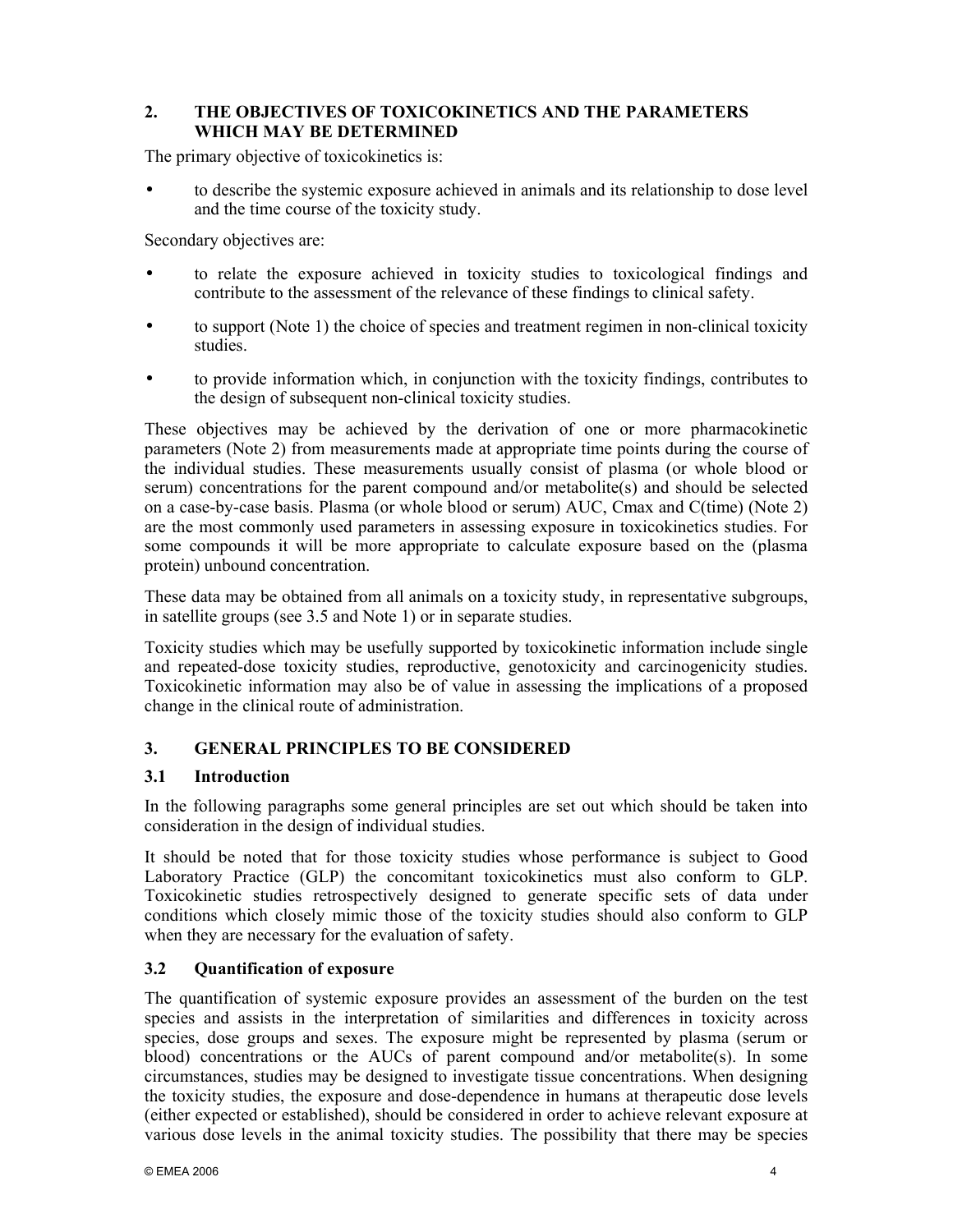differences in the pharmacodynamics of the substance (either qualitative or quantitative) should also be taken into consideration.

Pharmacodynamic effects or toxicity might also give supporting evidence of exposure or even replace pharmacokinetic parameters in some circumstances.

Toxicokinetic monitoring or profiling of toxicity studies should establish what level of exposure has been achieved during the course of the study and may also serve to alert the toxicologist to non-linear, dose-related changes in exposure (Note 3) which may have occurred. Toxicokinetic information may allow better interspecies comparisons than simple dose/body weight (or surface area) comparisons.

### **3.3 Justification of time points for sampling**

The time points for collecting body fluids in concomitant toxicokinetic studies should be as frequent as is necessary, but not so frequent as to interfere with the normal conduct of the study or to cause undue physiological stress to the animals (Note 4). In each study, the number of time points should be justified on the basis that they are adequate to estimate exposure (see 3.2). The justification should be based on kinetic data gathered from earlier toxicity studies, from pilot or dose range-finding studies, from separate studies in the same animal model or in other models allowing reliable extrapolation.

#### **3.4 Contribution to the setting of dose levels in order to produce adequate exposure**

The setting of dose levels in toxicity studies is largely governed by the toxicology findings and the pharmacodynamic responses of the test species. However, the following toxicokinetic principles may contribute to the setting of the dose levels.

3.4.1 Low dose levels

At the low dose, preferably a no-toxic-effect dose level (Note 5), the exposure in the animals of any toxicity study should ideally equal or just exceed the maximum expected (or known to be attained) in patients. It is recognised that this ideal is not always achievable and that low doses will often need to be determined by considerations of toxicology; nevertheless, systemic exposure should be determined.

3.4.2 Intermediate dose levels

Exposure at intermediate dose levels should normally represent an appropriate multiple (or fraction) of the exposure at lower (or higher) dose levels dependent upon the objectives of the toxicity study.

3.4.3 High dose levels

The high dose levels in toxicity studies will normally be determined by toxicological considerations. However, the exposure achieved at the dose levels used should be assessed.

Where toxicokinetic data indicate that absorption of a compound limits exposure to parent compound and/or metabolite(s) (Note 6), the lowest dose level of the substance producing the maximum exposure should be accepted as the top dose level to be used (when no other dose-limiting constraint applies, Note 7).

Very careful attention should be paid to the interpretation of toxicological findings in toxicity studies (of all kinds) when the dose levels chosen result in non-linear kinetics (Note 3). However, non-linear kinetics should not necessarily result in dose limitations in toxicity studies or invalidate the findings; toxicokinetics can be very helpful in assessing the relationship between dose and exposure in this situation.

## **3.5 Extent of exposure assessment in toxicity studies**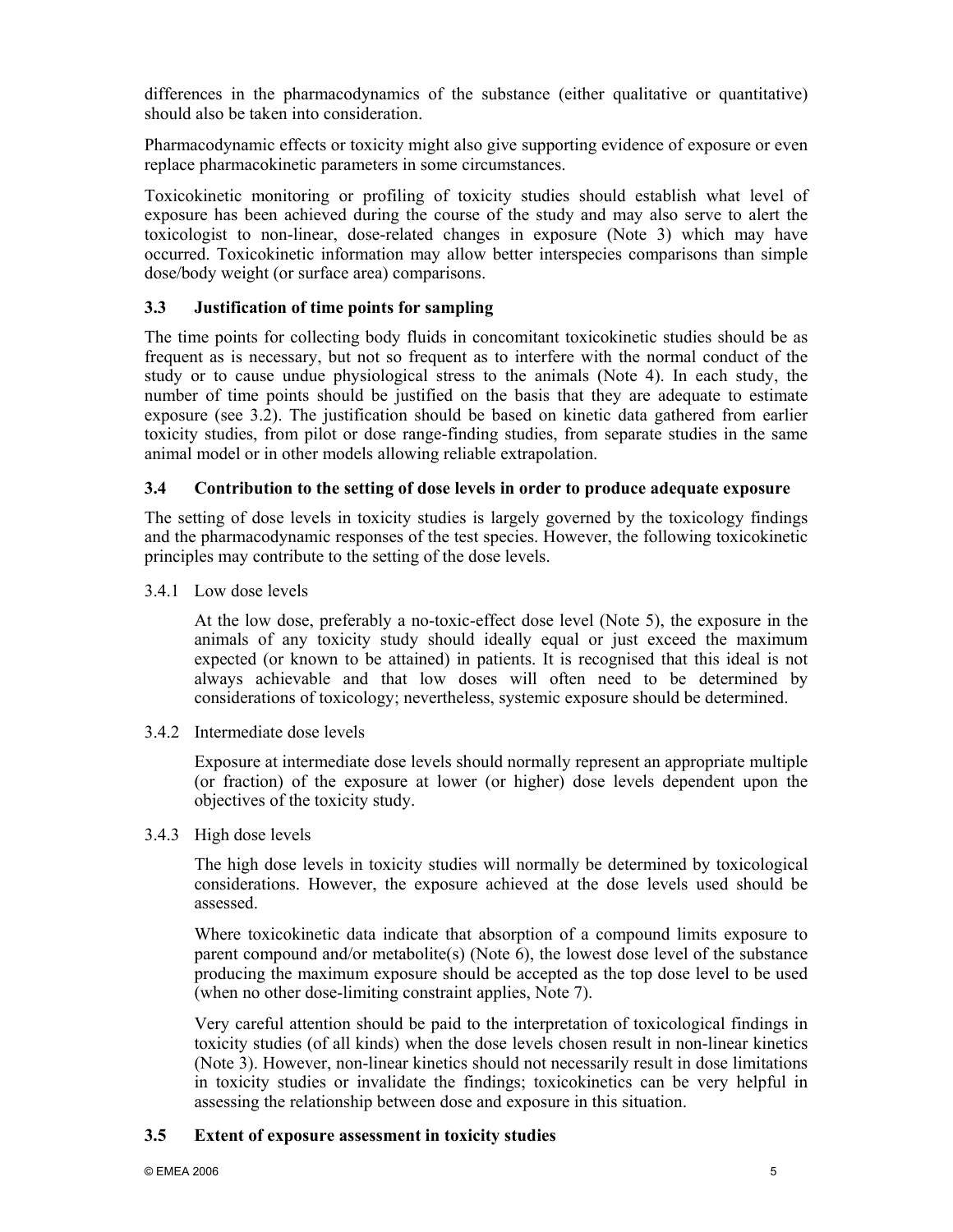In toxicity studies, systemic exposure should be estimated in an appropriate number of animals and dose groups (Note 8) to provide a basis for risk assessment.

Concomitant toxicokinetics may be performed either in all or a representative proportion of the animals used in the main study or in special satellite groups (Notes 1 and 5). Normally, samples for the generation of toxicokinetic data may be collected from main study animals, where large animals are involved, but satellite groups may be required for the smaller (rodent) species.

The number of animals to be used should be the minimum consistent with generating adequate toxicokinetic data. Where both male and female animals are utilised in the main study it is normal to estimate exposure in animals of both sexes unless some justification can be made for not so doing.

Toxicokinetic data are not necessarily required from studies of different duration if the dosing regimen is essentially unchanged (see also 4.3).

#### **3.6 Complicating factors in exposure interpretation**

Although estimating exposure as described above may aid in the interpretation of toxicity studies and in the comparison with human exposure, a few caveats should be noted.

Species differences in protein binding, tissue uptake, receptor properties and metabolic profile should be considered. For example, it may be more appropriate for highly protein bound compounds to have exposure expressed as the free (unbound) concentrations. In addition, the pharmacological activity of metabolites, the toxicology of metabolites and antigenicity of biotechnology products may be complicating factors. Furthermore, it should be noted that even at relatively low plasma concentrations, high levels of the administered compound and/or metabolite(s) may occur in specific organs or tissues.

#### **3.7 Route of administration**

The toxicokinetic strategy to be adopted for the use of alternative routes of administration, for example by inhalation, topical or parenteral delivery, should be based on the pharmacokinetic properties of the substance administered by the intended route.

It sometimes happens that a proposal is made to adopt a new clinical route of administration for a pharmaceutical product; for example, a product initially developed as an oral formulation may subsequently be developed for intravenous administration. In this context, it will be necessary to ascertain whether changing the clinical route will significantly reduce the safety margin.

This process may include a comparison of the systemic exposure to the compound and/or its relevant metabolite(s) (AUC and Cmax) in humans generated by the existing and proposed routes of administration. If the new route results in increased AUC and/or Cmax, or a change in metabolic route, the continuing assurance of safety from animal toxicology and kinetics should be reconsidered. If exposure is not substantially greater, or different, by the proposed new route compared to that for the existing route(s) then additional non-clinical toxicity studies may focus on local toxicity.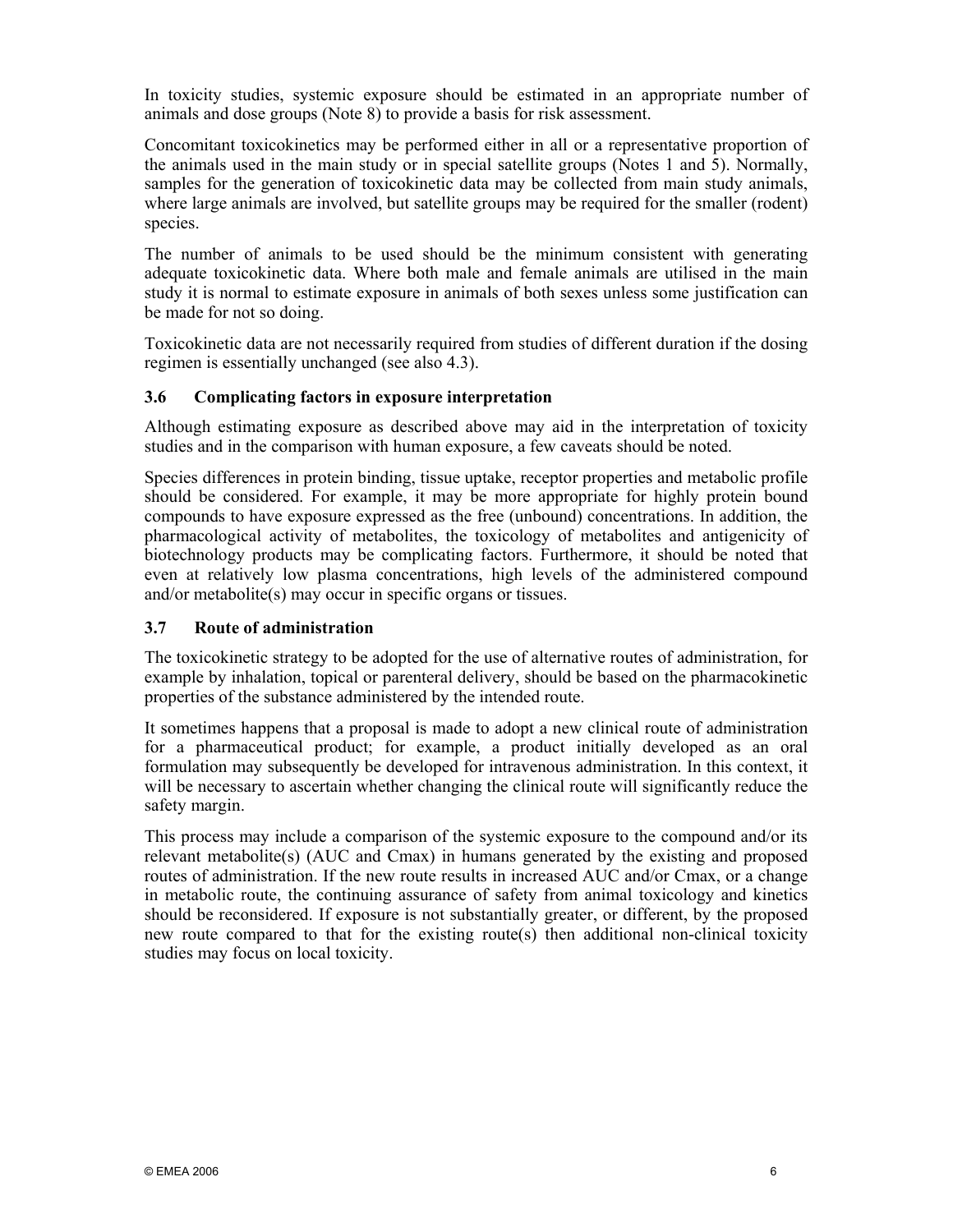## **3.8 Determination of metabolites**

A primary objective of toxicokinetics is to describe the systemic exposure to the administered compound achieved in the toxicology species. However, there may be circumstances when measurement of metabolite concentrations in plasma or other body fluids is especially important in the conduct of toxicokinetics (Note 9).

- When the administered compound acts as a 'pro-drug' and the delivered metabolite is acknowledged to be the primary active entity.
- When the compound is metabolised to one or more pharmacologically or toxicologically active metabolites which could make a significant contribution to tissue/organ responses.
- When the administered compound is very extensively metabolised and the measurement of plasma or tissue concentrations of a major metabolite is the only practical means of estimating exposure following administration of the compound in toxicity studies (Note 10).

#### **3.9 Statistical evaluation of data**

The data should allow a representative assessment of the exposure. However, because large intra- and inter-individual variation of kinetic parameters may occur and small numbers of animals are involved in generating toxicokinetic data, a high level of precision in terms of statistics is not normally needed. Consideration should be given to the calculation of mean or median values and estimates of variability, but in some cases the data of individual animals may be more important than a refined statistical analysis of group data.

If data transformation (e.g. logarithmic) is performed, a rationale should be provided.

#### **3.10 Analytical methods**

Integration of pharmacokinetics into toxicity testing implies early development of analytical methods for which the choice of analytes and matrices should be continually reviewed as information is gathered on metabolism and species differences.

The analytical methods to be used in toxicokinetic studies should be specific for the entity to be measured and of an adequate accuracy and precision. The limit of quantification should be adequate for the measurement of the range of concentrations anticipated to occur in the generation of the toxicokinetic data.

The choice of analyte and the matrix to be assayed (biological fluids or tissue) should be stated and possible interference by endogenous components in each type of sample (from each species) should be investigated. Plasma, serum or whole blood are normally the matrices of choice for toxicokinetic studies.

If the drug substance is a racemate or some other mixture of enantiomers, additional justification should be made for the choice of the analyte [racemate or enantiomer(s)].

The analyte and matrix assayed in non-clinical studies should ideally be the same as in clinical studies. If different assay methods are used in non-clinical and clinical studies they should all be suitably validated.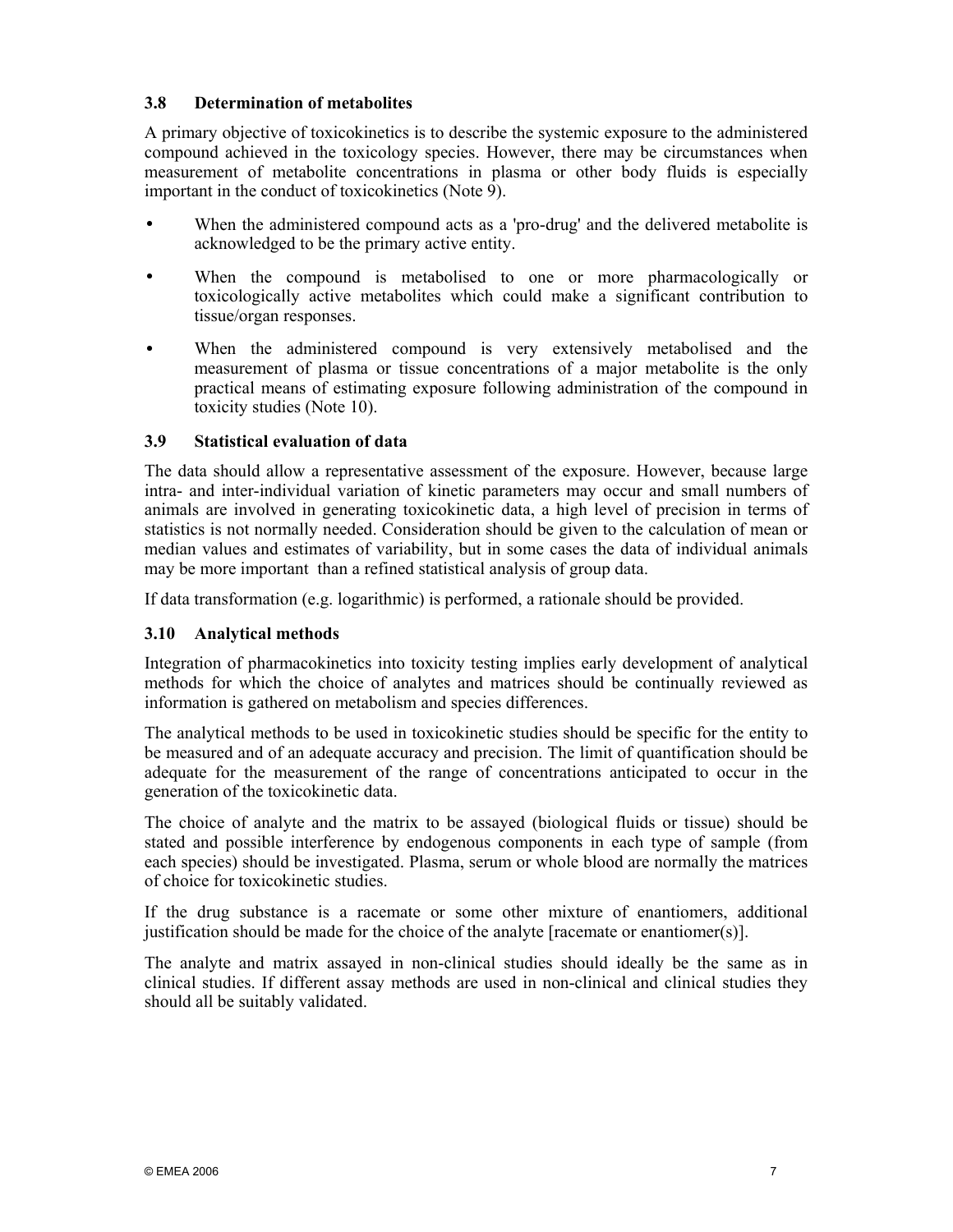# **3.11 Reporting**

A comprehensive account of the toxicokinetic data generated, together with an evaluation of the results and of the implications for the interpretation of the toxicology findings should be given.

An outline of the analytical method should be reported or referenced. In addition, a rationale for the choice of the matrix analysed and the analyte measured (see 3.8 and 3.10) should be given.

The positioning of the report within the application will depend upon whether the data are specific to any one toxicity study or are supportive of all toxicity testing.

### **4. TOXICOKINETICS IN THE VARIOUS AREAS OF TOXICITY TESTING - SPECIFIC ASPECTS**

#### **4.1 Introduction**

Based on the principles of toxicokinetics outlined above the following specific considerations refer to individual areas of toxicity testing. The frequency of exposure monitoring or profiling may be extended or reduced where necessary.

It may be appropriate to take samples from some individual animals only, where this may help in the interpretation of the toxicology findings for these animals.

#### **4.2 Single-dose toxicity studies**

These studies are often performed in a very early phase of development before a bioanalytical method has been developed and toxicokinetic monitoring of these studies is therefore not normally possible. Plasma samples may be taken in such studies and stored for later analysis, if necessary; appropriate stability data for the analyte in the matrix sampled would then be required.

Alternatively, additional toxicokinetic studies may be carried out after completion of a singledose toxicity study in order to respond to specific questions which may arise from the study.

Results from single-dose kinetic studies may help in the choice of formulation and in the prediction of rate and duration of exposure during a dosing interval. This may assist in the selection of appropriate dose levels for use in later studies.

#### **4.3 Repeated-dose toxicity studies**

The treatment regimen (Note 11) and species should be selected whenever possible with regard to pharmacodynamic and pharmacokinetic principles. This may not be achievable for the very first studies, at a time when neither animal nor human pharmacokinetic data are normally available.

Toxicokinetics should be incorporated appropriately into the design of the studies. It may consist of exposure profiling or monitoring (Note 1) at appropriate dose levels at the start and towards the end of the treatment period of the first repeat dose study (Note 12). The procedure adopted for later studies will depend on the results from the first study and on any changes in the proposed treatment regimen. Monitoring or profiling may be extended, reduced or modified for specific compounds where problems have arisen in the interpretation of earlier toxicity studies.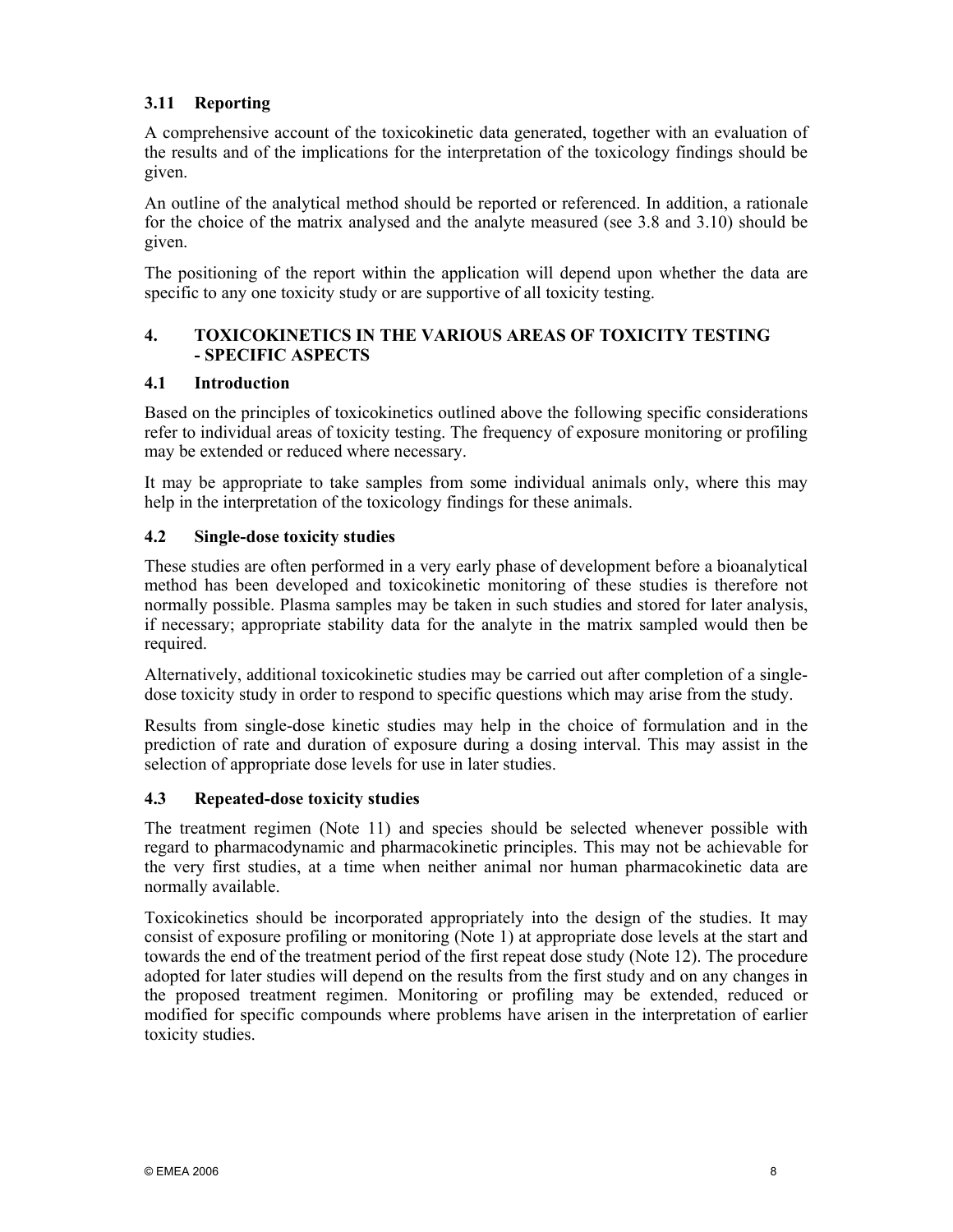### **4.4 Genotoxicity studies**

For negative results of *in vivo* genotoxicity studies, it may be appropriate to have demonstrated systemic exposure in the species used or to have characterised exposure in the indicator tissue.

### **4.5 Carcinogenicity (oncogenicity) studies**

#### 4.5.1 Sighting or dose-ranging studies

Appropriate monitoring or profiling of these studies should be undertaken in order to generate toxicokinetic data which may assist in the design of the main studies (see 4.5.2.). Particular attention should be paid to species and strains which have not been included in earlier toxicity studies and to the use of routes or methods of administration which are being used for the first time.

Particular attention should be paid to the establishment of appropriate toxicokinetic data when administration is to be in the diet (Note 13).

Toxicokinetic data may assist in the selection of dose levels in the light of information about clinical exposure and in the event that non-linear kinetics (Note 3) may complicate the interpretation of the study.

In principle, the ideal study design would ensure that dose levels in oncogenicity studies generate a range of systemic exposure values that exceed the maximum therapeutic exposure for humans by varying multiples. However, it is recognised that this idealised selection of dose levels may be confounded by unavoidable speciesspecific problems. Thus, the emphasis of this guidance is on the need to estimate systemic exposure, to parent compound and/or metabolite(s) at appropriate dose levels and at various stages of an oncogenicity study, so that the findings of the study may be considered in the perspective of comparative exposure for the animal model and humans.

A highest dose based on knowledge of probable systemic exposure in the test species and in humans may be an acceptable end-point in testing for carcinogenic potential. Historically, a toxicity end-point1 has been often used to select the top dose level.

4.5.2 The main studies

The treatment regimen, species and strain selection should, as far as is feasible, be determined with regard to the available pharmacokinetic and toxicokinetic information. In practice, the vast majority of these studies is conducted in the rat and mouse.

As mentioned in the Introduction to this section, it is recommended that reassurance be sought from monitoring that the exposure in the main study is consistent with profiles of kinetics established in free-standing or specific dose-ranging studies. Such monitoring will be appropriate on a few occasions during the study, but it is not considered essential to continue beyond six months.

## **4.6 Reproductive toxicity studies**

## 4.6.1 Introduction

It is preferable to have some information on pharmacokinetics before initiating reproduction studies since this may suggest the need to adjust the choice of species, study design and dosing schedules. At this time the information need not be sophisticated or derived from pregnant or lactating animals. At the time of study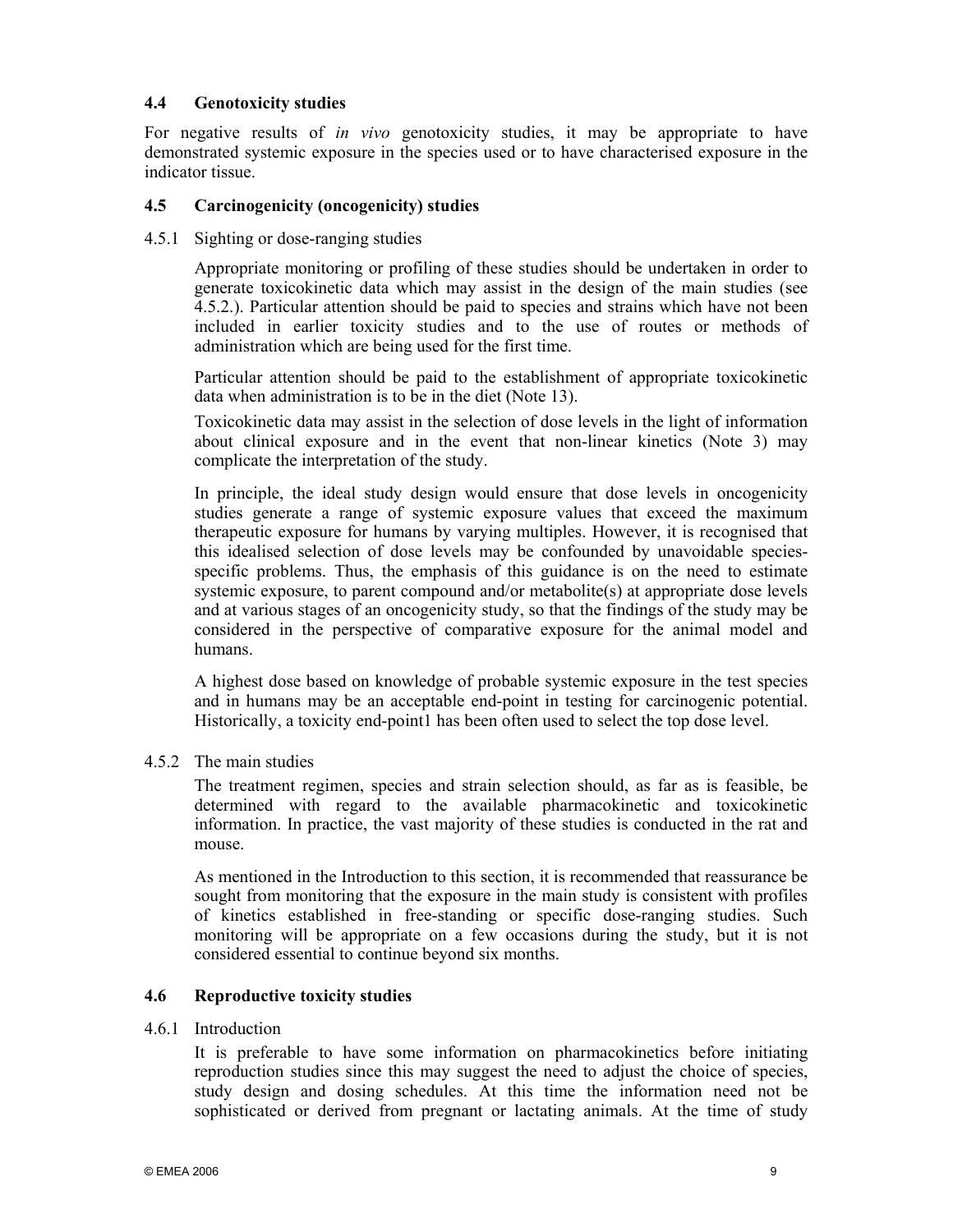evaluation further information on pharmacokinetics in pregnant or lactating animals may be required depending on the results obtained.

The limitation of exposure in reproductive toxicity is usually governed by maternal toxicity. Thus, while toxicokinetic monitoring in reproductive toxicity studies may be valuable in some instances, especially with compounds with low toxicity, such data are not generally needed for all compounds.

Where adequate systemic exposure might be questioned because of absence of pharmacological response or toxic effects, toxicokinetic principles could usefully be applied to determine the exposures achieved by dosing at different stages of the reproductive process.

A satellite group of female animals may be used to collect the toxicokinetic data.

4.6.2 Fertility studies

The general principles for repeated-dose toxicity studies apply (see 4.3). The need to monitor these studies will depend on the dosing regimen used and the information already available from earlier studies in the selected species.

4.6.3 Studies in pregnant and lactating animals

The treatment regimen during the exposure period should be selected on the basis of the toxicological findings and on pharmacokinetic and toxicokinetic principles.

Consideration should be given to the possibility that the kinetics will differ in pregnant and non-pregnant animals.

Toxicokinetics may involve exposure assessment of dams, embryos, foetuses or newborn at specified days (Note 14). Secretion in milk may be assessed to define its role in the exposure of newborns. In some situations, additional studies may be necessary or appropriate in order to study embryo/foetal transfer and secretion in milk.

Consideration should be given to the interpretation of reproductive toxicity tests in species in which placental transfer of the substance cannot be demonstrated.

#### **5. SUPPLEMENTARY NOTES**

| Note 1 | Definitions of expressions appearing in this "Note for Guidance". |  |  |  |
|--------|-------------------------------------------------------------------|--|--|--|
|        |                                                                   |  |  |  |

- *Analyte:* the chemical entity assayed in biological samples.
- *Matrix :* blood, plasma, urine, serum or other fluid or tissue selected for assay.

*Concomitant toxicokinetics:*

 toxicokinetic measurements performed in the toxicity study, either in all animals or in representative subgroups or in satellite groups.

*Exposure:* exposure is represented by pharmacokinetic parameters demonstrating the local and systemic burden on the test species with the test compound and/or its metabolites. The area under the matrix level concentration-time curve (AUC) and/or the measurement of matrix concentrations at the expected peak-concentration time  $C_{\text{max}}$ , or at some other selected time  $C_{(time)}$  are the most commonly used parameters. Other parameters might be more appropriate in particular cases.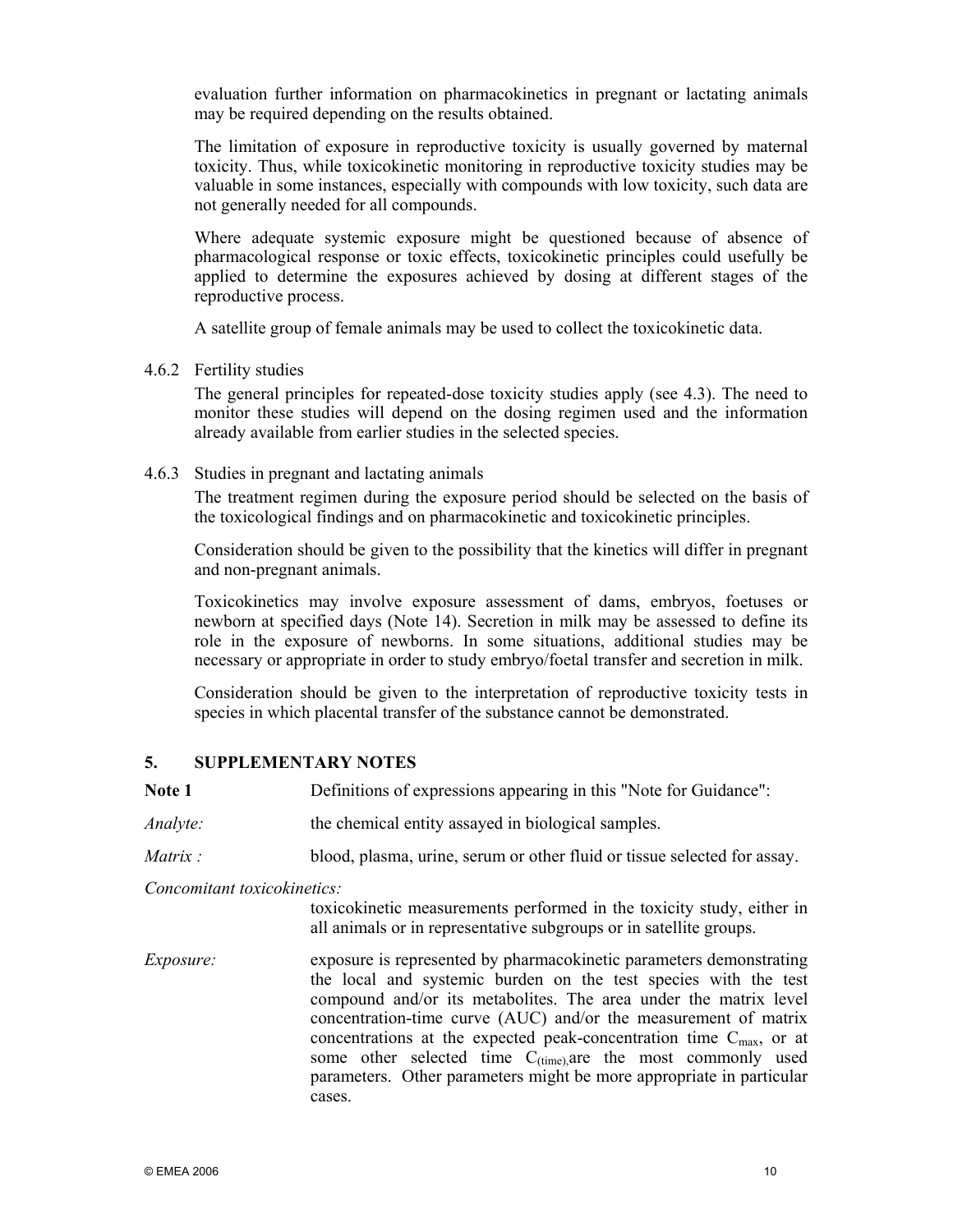| Monitor:           | to take a small number of matrix samples (e.g. 1-3) during a dosing<br>interval to estimate $C_{\text{(time)}}$ or $C_{\text{max}}$ .                                                                                                                            |
|--------------------|------------------------------------------------------------------------------------------------------------------------------------------------------------------------------------------------------------------------------------------------------------------|
| Profile:           | to take (e.g. 4-8) matrix samples during a dosing interval to make an<br>estimate of $C_{\text{max}}$ and/or $C_{\text{(time)}}$ and area under matrix concentration-<br>time curve (AUC).                                                                       |
| Satellite groups : | groups of animals included in the design and conduct of a toxicity<br>study, treated and housed under conditions identical to those of the<br>main study animals, but used primarily for toxicokinetics.                                                         |
| Support:           | in the context of a toxicity study - to ratify or confirm the design of a<br>toxicity study with respect to pharmacokinetic and metabolic<br>principles. This process may include 2 separate steps:                                                              |
|                    | a) confirmation using toxicokinetic principles that the animals on a study<br>were exposed to appropriate systemic levels of the administered<br>compound (see $3.4$ ) and/or its metabolite(s).                                                                 |
|                    | b) confirmation that the metabolic profile in the species used was<br>acceptable; data to support this will normally be derived from<br>metabolism studies in animals and in humans.                                                                             |
| Validate:          | in the context of an analytical method - to establish the accuracy,<br>precision, reproducibility, response function and the specificity of the<br>analytical method with reference to the biological matrix to be<br>examined and the analyte to be quantified. |
| Note 2             | Symbols and definitions according to "Manual of Symbols, Equations<br>and Definitions in Pharmacokinetics", Committee for Pharmacokinetic<br>Nomenclature of the American College of Clinical Pharmacology,<br>Philadelphia, PA, May 1982:                       |
| $C_{max}$          | Maximum (peak) concentration.                                                                                                                                                                                                                                    |
| $C_{(time)}$       | Maximum concentration at a specified time after administration of a<br>given dose.                                                                                                                                                                               |
| $t_{\rm max}$      | peak or maximum<br>concentration<br>following<br>Time to reach<br>administration.                                                                                                                                                                                |
| $AUC_{(0-t)}$      | Area under concentration-time curve from zero to time t. It should be<br>noted that $AUC_{(0\text{-infinity})}$ is a special case of $AUC_{(0-t)}$ .                                                                                                             |
|                    | Other measurements, for example urinary excretion, may be more appropriate for some                                                                                                                                                                              |

compounds. Other derived parameters, for example bioavailability, half-life, fraction of unbound drug and volume of distribution may be of value in interpreting toxicokinetic data. Thus, the selection of parameters and time points has to be made on a case-by-case basis considering the general principles as outlined in Section 3.

Note 3 **Increases in exposure may arise unexpectedly as a result of non-linear** kinetics due to saturation of a clearance process. Increasing exposure may also occur during the course of a study for those compounds which have a particularly long plasma half-life. Careful attention should also be paid to compounds which achieve high  $C_{\text{max}}$  values over comparatively short time periods within the dosing interval. Conversely, unexpectedly low exposure may occur during a study as a result of auto-induction of metabolising enzymes.